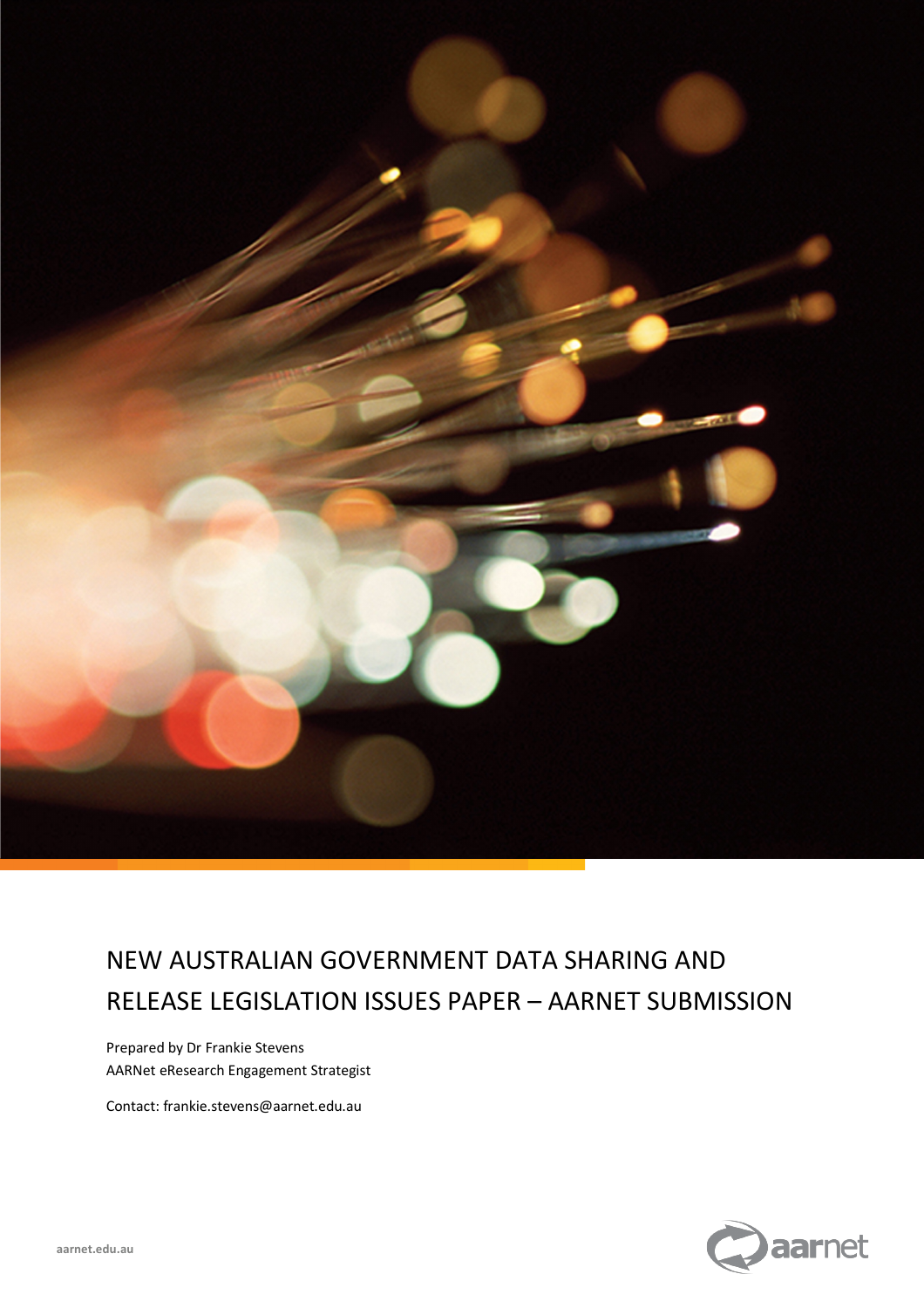

## EXECUTIVE SUMMARY

AARNet Submission

AARNet welcomes new data sharing and release arrangements to ensure a growing economy, improved service delivery and transformed policy outcomes for all Australians. As advocates for the Australian Research and Education community, and providers of essential research enabling infrastructure, AARNet values being able to provide input on the proposed Data Sharing and Release bill. AARNet notes that research is increasingly data and technology intensive and the demand for access to government data across all research disciplines is high. Establishing principles for the approach to enabling access to government data - and the means for operationalising this - both need to be considered. The removal of legislative and procedural barriers both aid in unlocking government data.

The suggested use of the five-safes framework by which to determine appropriate data sharing and release is supported. The Australian research community has processes in place to determine safe people, projects, settings, data and outputs, mostly available through the competitive research funding landscape, and the checks and balances established within this, through institutional ethics procedures. It is recommended that these existing research management processes are leveraged to determine appropriateness of data sharing and release to the research sector, such that there is lessened burden for this community to provide this to government anew.

The research sector has research and data infrastructure specialists (for example, the sensitive data linkage experts, PHRN) and service providers (AARNet and AAF) with the expertise to technically broker and enable safe sharing and storage of research data amongst trusted entities. Technical requirements should feature more prominently in any proposed legislative change, and the operationalising of data sharing and release, where that data is exchanged between government and the research sector.

Finally, AARNet supports the cultural change required for government data to be better valued and repurposed. This cultural change is already underway in the research community, and existing expertise and technical advancements in the research sector can assist with this change in government. The cultural change necessitated for successful data reuse is perhaps the most critical piece in the puzzle, and needs to be further developed to ensure success of the proposed approach. The incentives and priorities set through new legislation, and the establishment of managed services on top of connected cyber-infrastructures to support new procedural conventions, need to serve the digital transformation of government and research.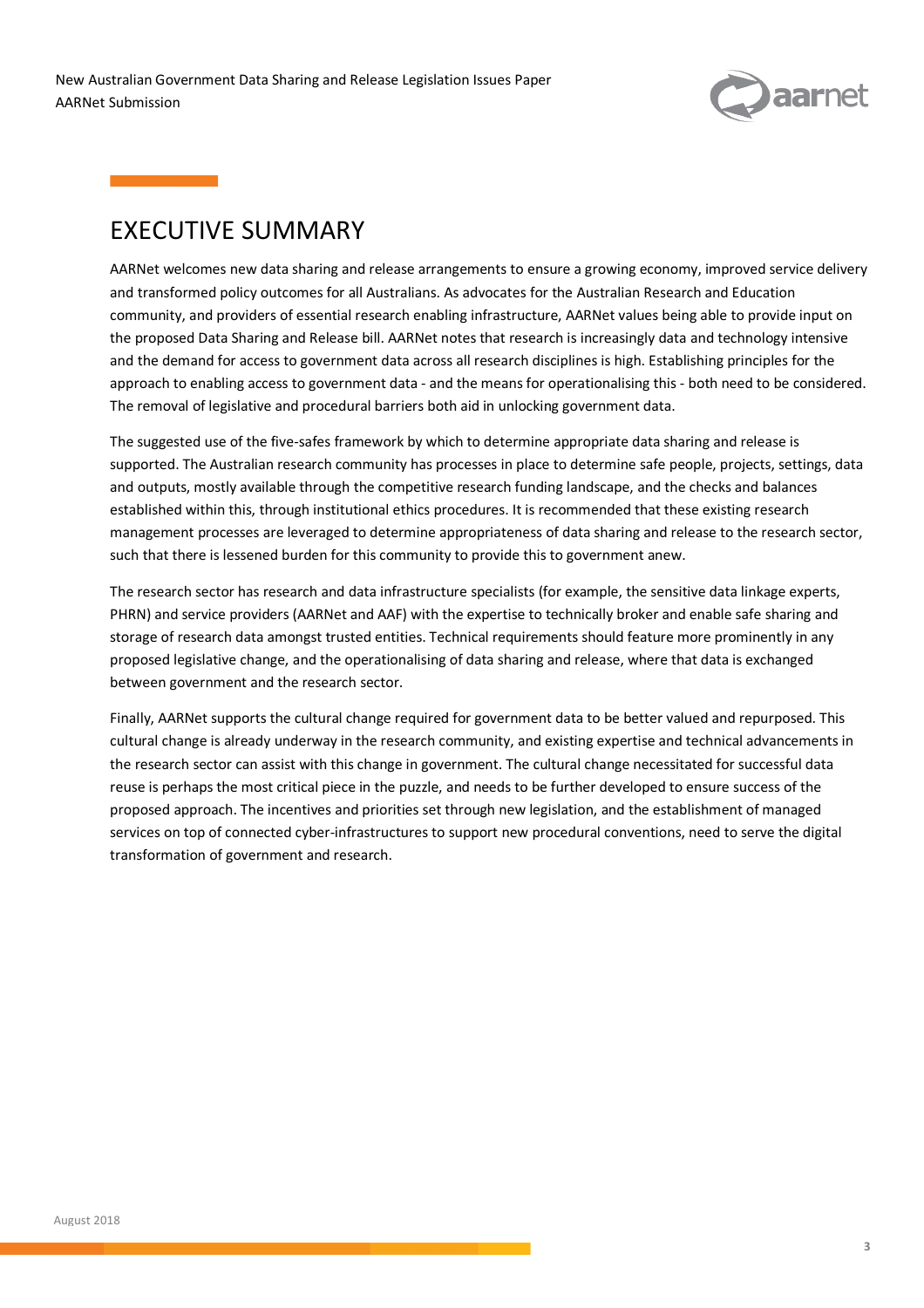

# AARNET BACKGROUND

AARNet<sup>1</sup> was established in 1989 by the (then) Australian Vice-Chancellors Committee and CSIRO to reate Australia's National Research and Education Network (NREN). Like other NREN's around the world, AARNet interconnects its members' institutions nationally, and provides international connectivity via other NRENs to the global research and education community. AARNet brought the Internet to Australia and pioneered the use of network data technologies and applications.

Today, AARNet operates as a not-for-profit company limited by shares and owned by the universities and CSIRO. AARNet provides ultra-high speed, very high-quality network and networked services to Australian research and education organisations. As part of its networked service, AARNet provides research data storage, encrypted movement, sharing and access services that leverage the high-quality network to over 55,000 members of the academic community across more than 350 research domains. For example, AARNet video conferencing software provided 244,000 online collaborative meeting environments for the research and education sector in 2017.

AARNet has over 270 directly connected member and customer institutions. Members are the Australian universities and CSIRO, and customers include scientific research organisations, numerous TAFE's and training organisations including health training, more than 700 primary and high schools, and a variety of galleries, libraries, archives and museums (GLAMs). AARNet's operational costs are covered through a membership subscription model.

Australia's NREN, AARNet, is a national asset and is a critical enabling factor in facilitating Australia's research and education excellence. In this submission, potential data sharing and release capability gaps are identified as summarised above and further detailed in the remainder of the response.

# KEY PRINCIPLES OF DATA SHARING AND RELEASE BILL

- *1. Are these the correct factors to taken into account and to guide the legislative development?*
- *2. What else should the Government take into consideration when designing the legislation?*

The key principles listed will be very useful in guiding the legislative development, as they cover aspects such as data safety, data system integrity, data sharing and trust in data. However, it is noted that whilst enhancing the quality of the data system is mentioned, the quality of the actual data itself is not considered, which could have repercussions on building the trust in the use of public sector data. A suggestion here would be to ensure data quality before sharing and release. Whilst quality controls are very briefly proposed later in the issues paper as optional advanced data services provided by Accredited Data Authorities (ADAs), the data wrangling would be more efficiently performed by the data custodian, whose intricate familiarity with the data makes them more qualified to carry out the task than an ADA, who would have to gain an understanding of the data first. For data to be reusable, visibility of its provenance, to engender trust in the data, and detailed metadata records to enable understanding of the data must accompany the data itself. Responsibilities around documenting the provenance and metadata of a data asset arguably lie with the data custodian, or a similar role that was involved in compilation/generation of the data.

Another aspect that potentially impacts on a number of the overall aims for the DS&R bill is that there are "community expectations that we handle data safely and appropriately". The suggested processes described in the Issues Paper cease once a decision has been made with respect to whether the data should, or shouldn't be shared/released.

<sup>1</sup> https://www.aarnet.edu.au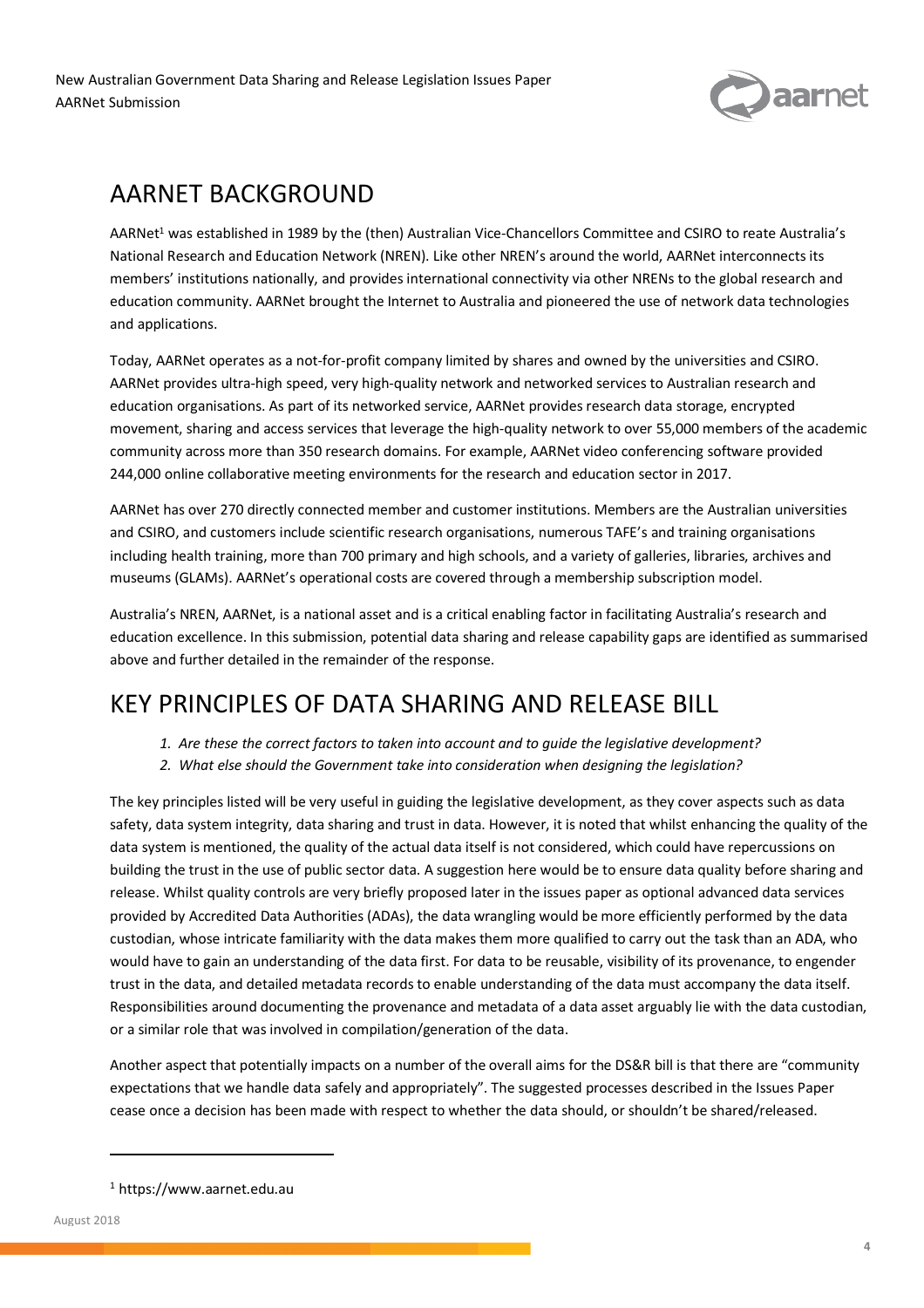

However, there are subsequent actions on the data that could impact on those expectations - for example, a lost usb stick in the mail does not engender trust in the integrity of the data exchange system. At the very least, reference to best practice in the downstream sharing technologies, and access and transfer controls around data, should be considered. The chain of custody as data is shared and transferred needs to be undertaken more systematically and encompass controls that support open and sensitive data transfers at scale (big data requests and many requests for data). Ideally, expert input should be sought to ensure sharing can be carried out safely and efficiently post sharing/release decision, and to unpick when the responsibility for data safety shifts from data custodian to data user.

There is increasing support both nationally and internationally for the FAIR data <sup>2</sup>principles with respect to research data - acknowledging that data must Findable, Accessible, Interoperable and Reusable in order to be effectively repurposed. To be findable, both metadata and data should be easy to find by both humans and computers. Machine-readable metadata are essential for automatic discovery of data assets, which would be required to more quickly progress the cultural change necessitated for data reuse. Such metadata should comply with international standards such as Dublin Core, and be harvested and held in a recognised repository, so that it itself can be found easily (in the academic research data field, there is now a network of such metadata repositories worldwide, which complies with the OASIS guidelines). Accessibility of the data should also be incorporated into the share and release process - where data has been deemed open by default, this should be accessible openly online, and discoverable in the same way. For data to be interoperable, it must be capable of interoperating with applications or workflows for analysis, storage, and processing. If data is to be genuinely open and reused, then commitments to data standards and technology (DOIs, APIs, etc,...) must be incorporated into the process. It is therefore strongly recommended that government (open) data consider the relevance of FAIR data principles on their own data assets, and this be reflected in the DS&R bill.

## SCOPE OF THE DATA SHARING AND RELEASE LEGISLATION

- *3. Should the scope be broader or narrower?*
- *4. Are there entities that should be included or excluded from scope? How would this be justified?*
- *5. Should any specific categories of data be specifically out of scope? How would this be justified?*
- 6. Should exemptions, for example for national security and law enforcement, occur at the organisational level or for specific data categories?
- *7. Are there instances where existing secrecy provisions should prevail?*

The Issues Paper mentions that presently "a dense web of legislative requirements which lack consistency" inhibits data sharing, and may be further complicated by entanglements with legislation that does not anticipate changes in research requirements for data (e.g. big and linked data), the development of new technologies (e.g. encryption), and social norms (e.g. web and social media data). Adding a new piece of legislation that might bypass some of these existing restrictions doesn't automatically provide a clear path to effective data sharing. For there to be the required clarity for confident data sharing, conflicting legislation would benefit from being reviewed, and where appropriate updated accordingly. The removal of conflicting legislation would be more effective in encouraging a more open approach to data sharing than introducing a new piece of legislation alone, and whilst this might be daunting, and not currently within the direct scope for the DS&R bill, the success of the bill would benefit from this activity.

Another aspect that arose under the scope banner was in relation to the statement that the bill would not, by default, compel all data to be shared. The absence of this "stick" necessitates that the "carrot" for making data available is compelling, otherwise investment in the process might be limited. If a default shared data option cannot be considered,

<sup>2</sup> https://www.go-fair.org/fair-principles/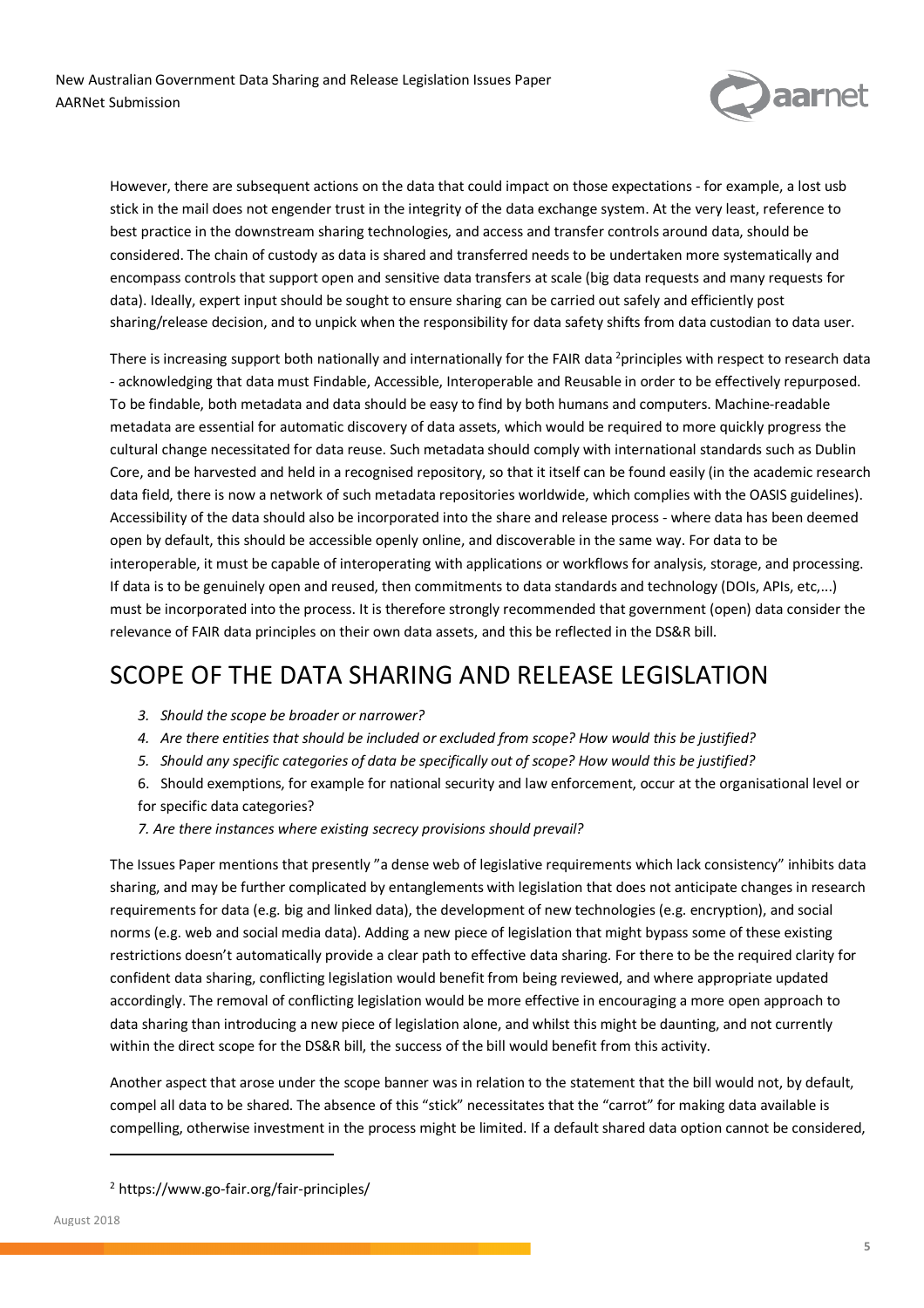

provisions will therefore need to be made to ensure the priorities and benefits are widely understood, so that sharing occurs in the absence of requirement. An incentive scheme to make departments want to make data more accessible would be beneficial here. Some incentives are already there, but need to be better communicated to existing data holders - the Australian Government has already acknowledged that the country depends on science and research to increase productivity, achieve sustainable economic growth, create jobs, and improve national well-being.

The research sector requires data to solve national research problems and generate critical insights that inform government policy and enhance societal and cultural wellbeing. Therefore, where possible, data should be made available to the Australian research community as readily as possible.

The NDC is stated to drive a cultural change across the public service towards greater and appropriate use and reuse of data with consistent risk management. The cultural change would most effectively be influenced by all commonwealth entities being involved in the proposed data sharing approaches. As such, opinion is towards national security and law enforcement as participating in suggested practices, and specific data categories being appropriate for exemption. If industry standards are to be adhered to, or established as part of the digital transformation of government, to support secure data sharing and transfer, via connecting cyber-infrastructures between government and research organisations, there are legislative and financial considerations.

## STREAMLINING DATA SHARING AND RELEASE

- *8. Do you agree with the stated purposes for sharing data?*
- *9. Are there any gaps in the purpose test that would limit the benefits of public sector data use and reuse?*
- *10. What further detail could be included in the purpose test?*
- *11. Should data be shared for other purposes? If so, what are those purposes?*
- *12. Should there be scope to share data for broader, system-wide purposes?*
- *13. Should the purpose test allow the sharing of data to administer or enforce compliance requirements?*

The inclusion and authorisation of "research and development with clear and direct public benefits" as a driver for government data release as listed in the purpose test is welcomed. The specification that there must be clear and direct benefits to the public has the potential to restrict much innovative data reuse in this space however, where partnerships with industry arise in research. In many instances, the longer term impacts of research, and end beneficiaries, can be vastly different than the research originally conceived, and yet are still very valuable to society. Stifling the research reuse of data with this constraint could inhibit potential innovation arising from repurposing of data. An option here could be to provide data to research that has been demonstrated to be a recipient of a competitive funding outcome, which should provide sufficient confidence that the research purpose is sound. Consideration should also be made to ensuring industry users are enabled access to maximise the reuse outcomes of shared data, and specific mention of the stakeholders should be included if deemed appropriate.

Whilst specific feedback was not requested on the proposed process workflow, there is opportunity for enhancements here. Currently, the process begins with a request for data access - this suggests an existing awareness of the presence of the data, which could be lacking without a discovery service. In order for innovation to occur from shared data, there must be concerted effort to ensure it is findable, as academia has done with their "Research Data Australia<sup>3</sup>" discovery service. Whilst some consideration has gone towards the discoverability aspects in making the data sharing agreements

<sup>3</sup> https://researchdata.ands.org.au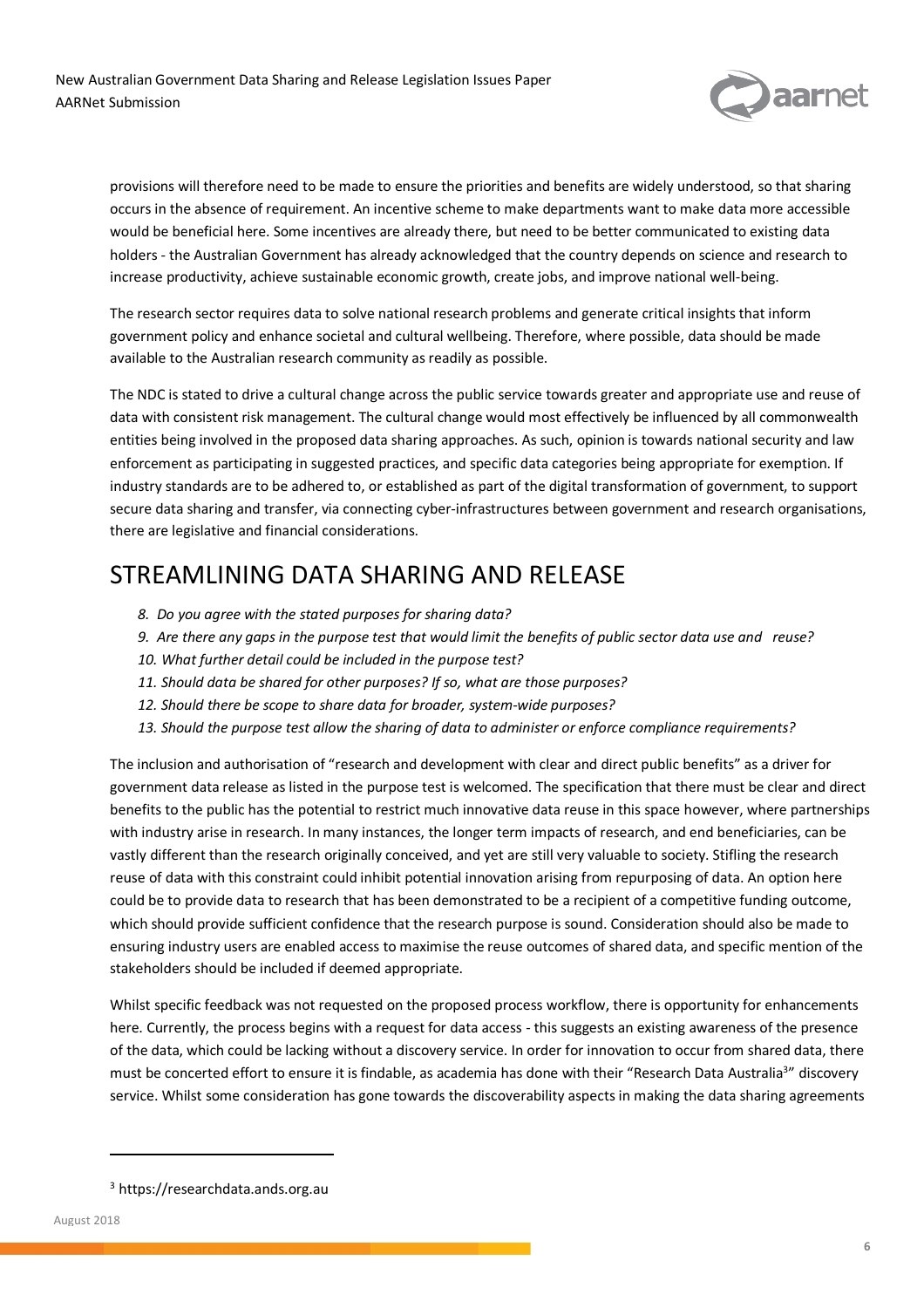

publicly available, more needs to be done to publicise data assets if the benefits of innovative reuse are to be realised.

The process also has potential for some simplification, in due course. At present, the workflow depicts the first decision point as determining whether data should be open by default, as per the Public Data Policy Statement. Presumably, as more and more data assets become publicly available, fewer and fewer access requests will result in this "Open by Default" release. However, it is arguable that by combining processes for default open data with those presently suggested for the considered sharing and release approaches, open data might only being released if a request for this is received. Government default open data should be being made available publicly, irrespective of any serendipitous discovery and request for this, to harness the value of the data.

#### DATA SAFEGUARDS

- 14. Is the Five-Safes framework the appropriate mechanism to ensure data is safeguarded?
- 15. Are there any additional safeguards that should be applied?
- 16. Are there any instances when the Five-Safes could not be applied?
- 17. Is the Five-Safes appropriate when data is shared and used for the specific purposes in the purpose test above?
- 18. How should the responsibility for managing risks be shared in the framework?
- 19. How would you envisage Five-Safes principles be applied over the life-cycle of data to ensure data safeguards are continually met?
- 20. Under what circumstances should trusted users be able to access sensitive data?

The Five-Safes framework has been demonstrated to be appropriate in helping make decisions about making effective use of data which is confidential or sensitive. The Five-Safes unpicks the decisions surrounding data access and release, which would simplify the sharing and release process. The suggested use of this framework is supported.

Trust in the end user could be achieved through understanding of the proposed reuse purpose, described in a plan for data reuse and on-sharing, which includes provisions as to how the data will be managed safely. Trust in research end users could be given by default, should the research applicant have been a recipient of a competitive research funding process where the funding body has been demonstrated to be committed to high standards of merit and integrity in the research it supports. Given that funding bodies collect vast amounts of data on both the researcher and the research they propose to carry out, it should be feasible for this data to be reused in determining the status of safe (research) people and safe (research) projects. This approach would considerably facilitate and streamline research reuse of government data.

## PUBLIC SECTOR DATA SHARING ARRANGEMENTS

- *21. Would this arrangement overcome existing barriers to data sharing and release?*
- *22. Would streamlined and template agreements improve the process?*
- *23. Do you agree that data sharing agreements should be made public by default?*
- *24. What level of detail should be published?*
- *25. What else should a data sharing agreement contain?*
- *26. What other transparency mechanisms could be mandated?*

As suggested, the National Data Commissioner could usefully provide templates to simplify and streamline the data sharing and release agreements. Making these agreements public by default is also welcomed, and as indicated has the potential to aid discovery of data assets - yet this mechanism for discovery alone is insufficient, as previously discussed. It may also be of benefit to release anonymised outcomes of the five-safes assessments, in order to inform those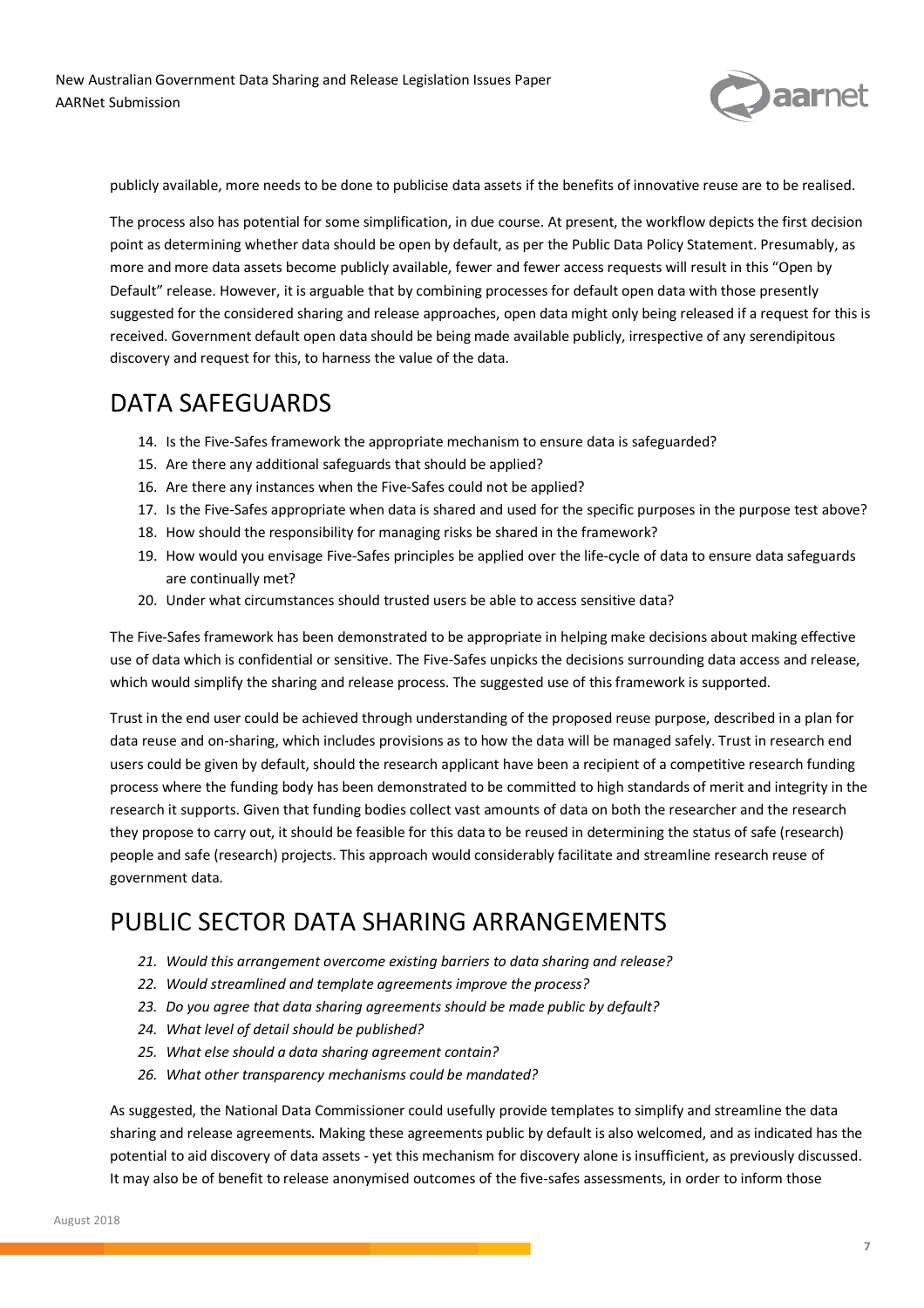

involved in undertaking these.

It should also be noted that the more legalese is added to any release procedure, the higher the fraction of profit driven corporates there will be who benefit from the data, vs other use, as these have access to additional resources to work through these. As such, any data sharing agreement needs to be simple, such that supplementary resources and excessive time requirements are not warranted. Streamlining of data sharing agreements could be facilitated for the research sector through incorporation of these into the competitive research sector funding agreements.

#### ROLES & RESPONSIBILITIES WITHIN THE SYSTEM

- *27. How long should accreditation as an ADA or Trusted user last?*
- *28. What could the criteria for accreditation be?*
- *29. Should there be review rights for accreditation?*
- *30. Should fees be payable to become accredited?*
- *31. Is the Australian Government Charging Framework fit for purpose in this context?*

Approaches that support the cultural change required to maximise open data value should also be rewarded. As such, should a candidate data user also profess to make their resultant data products available under an open license, they might be exempt from any fees proposed in the data release process.

Consideration on how data will be provided from a data custodian to an intermediary ADA is also important, particularly as the ADA is suggested to perhaps perform the de-identification of the data. This step in the workflow is currently risky, unless performed under strict and secure mechanisms, using appropriate infrastructure and technology approaches.

It is understood that the NDC will determine the criteria and processes for accreditation of ADAs. Whilst building on the expertise of integrating authorities is welcomed, the expertise required for the sharing and release of data is broader than this. Trusted Data Authorities should also be consulted here, particularly those certified with the CoreTrustSeal 4 Data Repository certification which demonstrates reliability and durability of data repositories and hence enables sharing data over a long period of time. Other key roles within the system are those with expertise in access and authorisation around data resources, such as the Australian Access Federation  $5(AAF)$ , which provides identity brokering services enabling access to online resources for the education and research sector. The AAF is a vital part of the Australian eResearch infrastructure landscape facilitating trusted electronic communications and collaboration between education and research institutions both locally and internationally. AARNet is also a critical enabling factor in facilitating Australia's research and education excellence, particularly with respect to data sharing and collaboration, elements that are key in enabling cultural change towards data reuse. AARNet would be keen to provide expertise on how to efficiently, and safely, transfer and share data between roles within the proposed Data Sharing and Release process.

Any consideration of charges with respect to data access needs to ensure that this is not inhibitory to re-use, and counter to the open data movement that is being nurtured. Should data access fees be deemed appropriate, then fees should be payable on ADA accreditation to offset the access costs. AARNet, as national experts in the provision of research data services for academia, would be willing to provide ADA support for use cases where data.gov moves into data.edu.

<sup>4</sup> https://www.coretrustseal.org

<sup>5</sup> https://aaf.edu.au